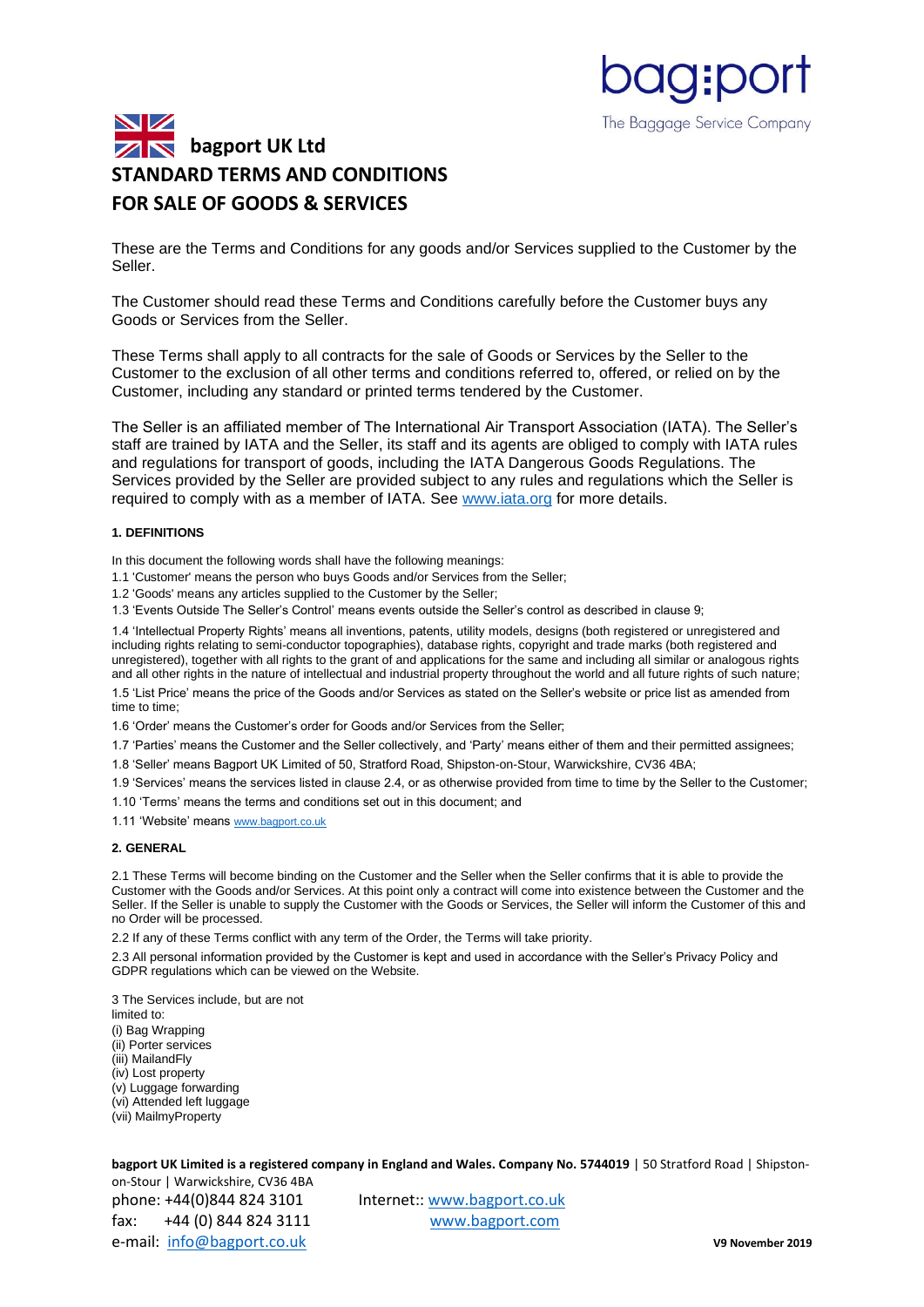# agipo The Baggage Service Company

#### **3. PRICE AND PAYMENT**

3.1 The price shall be that in the current List Price, or such other price as the Parties may agree in writing. The price is exclusive of VAT or any other applicable costs.

3.2 All prices quoted are in Pounds Sterling (GBP).

3.3 The Seller may at its absolute discretion require payment in advance of delivery in relation to any Goods or Services.

# **4. THE BUYER'S RIGHTS TO CANCEL AND APPLICABLE REFUND**

4.1 Where the Customer has placed an Order through our Website, phone or by email, the Customer may cancel:

(i) an Order for Goods up to fourteen working days after the day after you received our confirmation of your Order; or

(ii) an Order for Services, at any time before the start of the Services, other than Services which are agreed to be performed at a specific time, including but not limited to, certain Porter Services.

4.2 If the Customer cancels an Order under clause 4.1(i) the Seller will refund any amounts already paid by the Customer for the Goods within 30 days of receipt of the Customer's cancellation notice.

4.3 If the Customer cancels an Order under clause 4.1(i) and has already received the Goods, the Customer must return the Goods, at the Customer's cost, to the Seller within 30 days of receipt of the Goods.

4.4 Once the Seller has begun to provide the Services to the Customer, the Customer may only cancel the contract for services (by giving the Seller written notice) if:

(i) the Seller breaches these Terms in any material way and the Seller does not correct or fix the situation within 30 days of the Customer asking the Seller to in writing; or

(ii) the Seller goes into liquidation or a receiver or an administrator is appointed over the Seller's assets.

# **5. THE SELLER'S RIGHTS TO CANCEL AND APPLICABLE REFUND**

5.1 The Seller may have to suspend or cancel an Order before the start date for the Services or due date for delivery of the Goods, due to an Event Outside the Seller's Control or the unavailability of key personnel or key materials without which the Seller cannot provide the Services. The Seller will promptly contact the Customer if this happens.

5.2 If the Seller has to cancel an Order under clause 5.1 and the Customer has made any payment in advance for Goods and/or Services that have not been provided to the Customer, the Seller will refund these amounts to the Customer.

5.3 The Customer does not have to pay for any Services while they are suspended under this clause but this does not affect the Customer's obligation to pay for any Services already provided.

5.4 The Seller may cancel the contract for Services with immediate effect by giving the Customer written notice if the Customer does not pay the Seller at the agreed time.

#### **6. DELIVERY OR SUPPLY OF SERVICES**

6.1 Unless otherwise agreed in writing, delivery of the Goods or supply of the Services shall take place at the address specified by the Customer on the date specified by the Seller. The Customer shall make all arrangements necessary to take delivery of the Goods or to allow for the supply of the Services.

6.2 The date of delivery or for supply of Goods and/or Services specified by the Seller is an estimate only and is subject to change. Whilst we aim to deliver at the agreed time, this cannot be guaranteed.

6.3 If the Seller is unable to deliver the Goods for reasons beyond its control, then the Seller shall be entitled to place the Goods in storage until such times as delivery may be affected and the Customer shall be liable for any expense associated with such storage.

6.4 The Seller may need certain information from the Customer that is necessary for the Seller to provide the Goods and/or Services. If the Customer does not, after being asked by the Seller, provide the Seller with this information, or the Customer provides the Seller with incomplete or incorrect information, the Seller may make an additional charge of a reasonable sum to cover any extra work that is required, or may suspend the Services by giving the Customer written notice. The Seller will not be liable for any delay or non-performance where the Customer has not provided information as requested.

6.5 The Seller cannot guarantee services exceeding the limitations of the

Seller preferred post/courier provider.

### **7. GOODS**

7.1 Risk in the Goods shall pass to the Customer at the earlier of payment for the Goods by the Customer or delivery of the Goods to the Customer.

7.2 Title in the Goods shall not pass to the Customer until the Seller has been paid in full for the Goods.

7.3 Where the Goods have been supplied by the Seller and are found to be defective within 1 year from the date of delivery, the Seller shall repair, or in its sole discretion, replace defective Goods free of charge, subject to the following conditions:

(i) the Customer notifies the Seller in writing immediately upon the defect becoming apparent; and

(ii) the defect is due to the faulty design, materials or workmanship of the Seller (or a third party on its behalf).

**bagport UK Limited is a registered company in England and Wales. Company No. 5744019 | 50 Stratford Road | Shipston**on-Stour | Warwickshire, CV36 4BA

phone: +44(0)844 824 3101 Internet:: [www.bagport.co.uk](http://www.bagport.co.uk/) fax: +44 (0) 844 824 3111 [www.bagport.com](http://www.bagport.com/)  e-mail: [info@bagport.co.uk](mailto:info@bagport.co.uk) **V9 November 2019**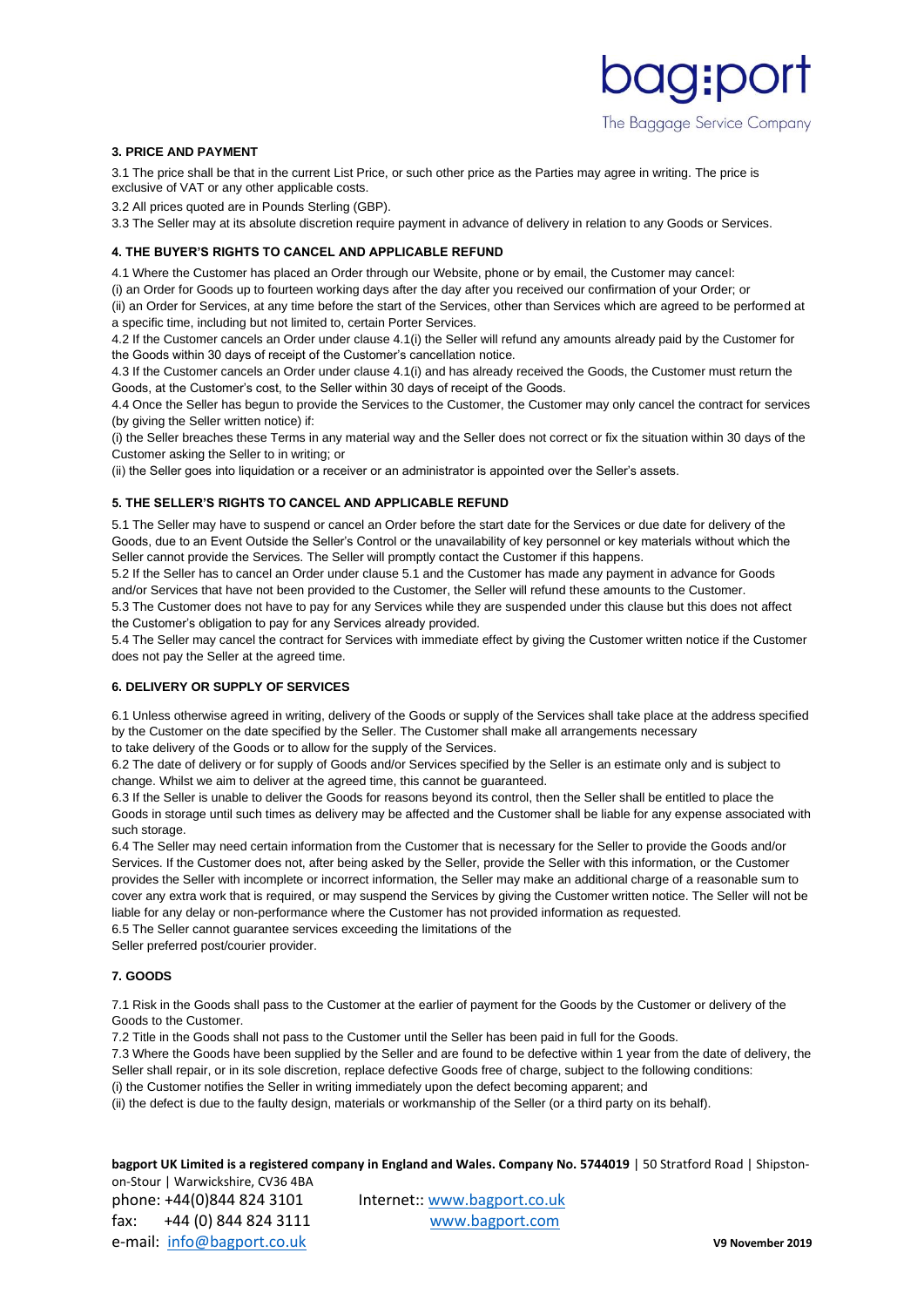# **g:po**

# The Baggage Service Company

7.4 Any Goods to be repaired or replaced shall be returned to the Seller at the Customer's expense, if so requested by the Seller.

7.5 Where the Goods have been manufactured and supplied to the Seller by a third party, any warranty granted to the Seller in respect of the Goods shall be passed on to the Customer.

7.6 The Seller shall be entitled in its absolute discretion to refund the price of the defective Goods in the event that such price has already been paid.

7.7 The remedies contained in this clause are without prejudice to the other Terms herein, including, but without limitation, clause 8 below.

### **8. LIABILITY**

8.1 Unless otherwise agreed by the Parties in writing, the Seller only supplies the Goods and/or Services for domestic and private use. The Customer agrees not to use the Goods and/or Services for any commercial, business or re-sale purpose, and the Customer has no liability to the Seller for any loss of profit, loss of business, business interruption, or loss of business opportunity.

8.2 The Seller does not exclude or limit in any way its liability for:

**8.2.1** death or personal injury caused by its negligence or the negligence of its employees, agents or subcontractors;

**8.2.3** fraud or fraudulent misrepresentation;

**8.2.4** breach of the terms implied by section 12 of the Sale of Goods Act 1979 (title and quiet possession) as amended from time to time;

**8.2.5** breach of the terms implied by sections 13, 14 and 15 of the Sale of Goods Act 1979 (description, satisfactory quality, fitness for purpose and samples) as amended from time to time; and

**8.2.6** defective products under the Consumer Protection Act 1987 as amended from time to time.

#### **9. EVENTS OUTSIDE THE SELLER'S CONTROL**

The Seller shall not be liable for any delay or failure to perform any of its obligations if the delay or failure results from events or circumstances outside its reasonable control, including but not limited to acts of God, strikes, lock outs, accidents, war, fire, breakdown of plant or machinery or shortage or unavailability of raw materials from a natural source of supply, and the Seller shall be entitled to a reasonable extension of its obligations. If the delay persists for such time as the Seller considers unreasonable, it may, without liability on its part, terminate the contract with the Customer.

#### **10. WAIVER**

The failure by either Party to enforce at any time or for any period any one or more of the Terms herein shall not be a waiver of them or of the right at any time subsequently to enforce all Terms.

#### **11. ENTIRE AGREEMENT**

These Terms and the Privacy Policy constitute the entire agreement between the Parties with respect to the subject matter of these Terms. These Terms supersede and extinguish any prior drafts, agreements, undertakings, understandings, promises or conditions, whether oral or written, expressed or implied between the Parties relating to such subject matter.

#### **12. GOVERNING LAW AND JURISDICTION**

This Agreement shall be governed by and construed in accordance with the law of England and the Parties hereby submit to the exclusive jurisdiction of the English courts.

#### *13. ADDITIONAL TERMS*

#### **Porter Services**

Porter Services include meeting arriving or departing passengers, taking care of their luggage, and guiding them to the correct destination at the airport. If an alternative meeting point has not been agreed upon, arriving passengers are met in the baggage hall. Departing passengers are met at their arrival point at the airport, for example, at a chartered bus stop or taxi rank. The Seller uses hand-held signs where the company's name and the Customer's reference number/name are clearly visible. Porter Service personnel wear uniforms which clearly show that they are employed at the airport with the Seller's logo printed on the uniform, to ensure that the Customer and the Seller's representative recognise each other at the meeting place. All bookings must be in writing and can be made:

A booking should be made at least 24 hours in advance. The Seller may, in its absolute discretion, accept a booking by phone at short notice. Standard Porter Service does not include transportation through transit areas or standing in line together with the Customer at the check-in desk.

With large groups to be taken to the Departure Hall, the Seller provides normal baggage trolleys on which the Seller loads the Customer's luggage. As passengers must check in their luggage themselves, it is more convenient for the Customer to receive the baggage trolley containing their luggage just outside the Departure Hall.

**bagport UK Limited is a registered company in England and Wales. Company No. 5744019 | 50 Stratford Road | Shipston-**

on-Stour | Warwickshire, CV36 4BA phone: +44(0)844 824 3101 Internet:: [www.bagport.co.uk](http://www.bagport.co.uk/) fax: +44 (0) 844 824 3111 [www.bagport.com](http://www.bagport.com/)  e-mail: [info@bagport.co.uk](mailto:info@bagport.co.uk) **V9 November 2019**

a) On the Website.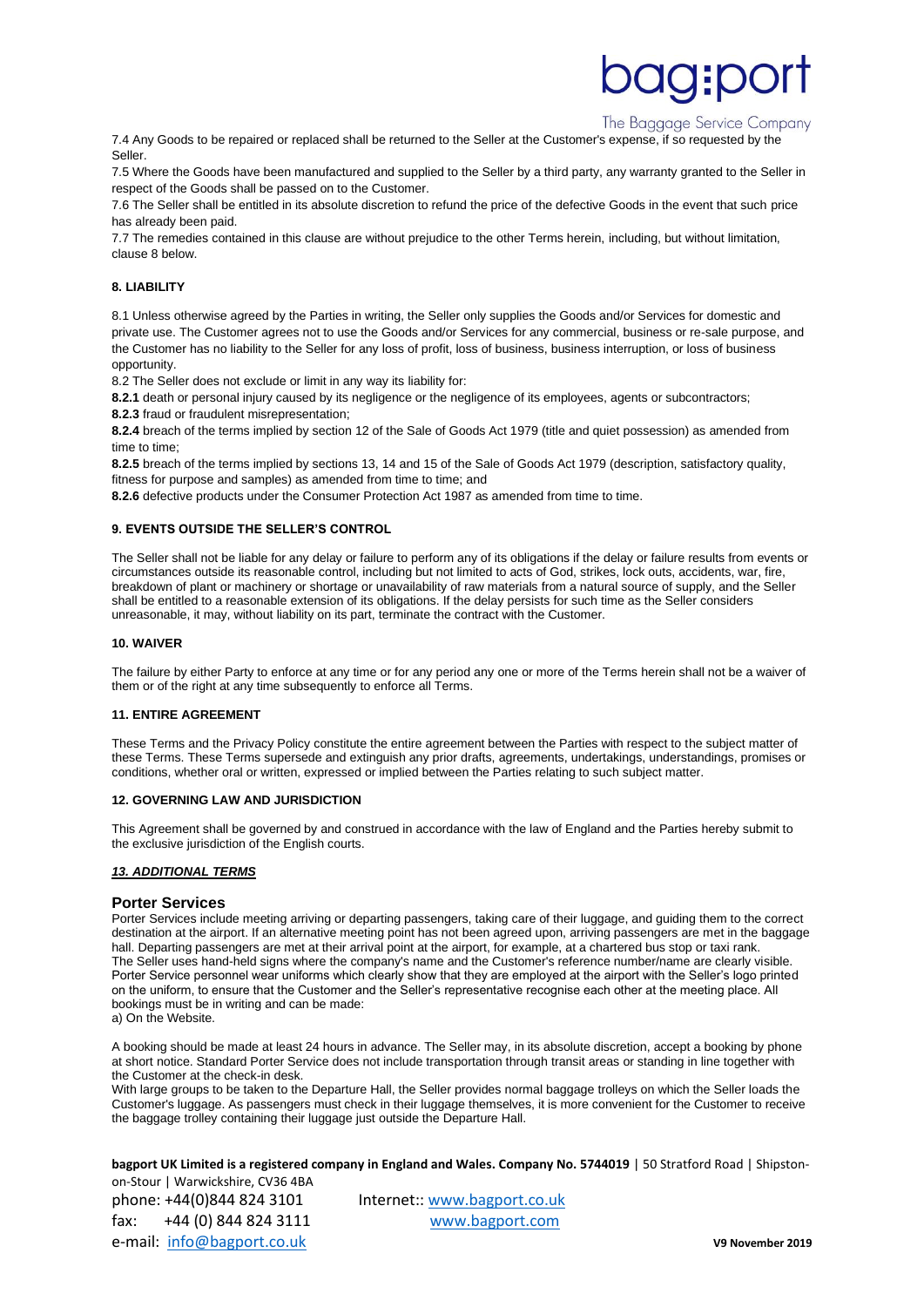# **OQ:DO**

# The Baggage Service Company

Any bookings cancelled less than 24 hours before the service was due to commence will incur a £6 cancellation fee. Payment is made in advance on the Website. Customers who have a contract for ongoing Services with the Seller are invoiced. The Seller is responsible only for damages or loss due to negligence on the part of the company up to a maximum limit of £50 per item of luggage. The Seller is not responsible where damage or loss has been caused to the Customer by a third party.

# **MailandFly\* and MailandFly Remote\***

MailandFly is a service which sends items deposited at airport Security Control to an address chosen by the Customer. The Seller reserves the right to x-ray and open letters and parcels to check their content, to inform the appropriate authorities of the Customer's usage of this service and to refuse to forward or to destroy certain items (e.g. spoiled foodstuffs and items listed under the Dangerous Goods Act).

The Seller stores the Customer's item(s) in its warehouse. Where the Seller has notified a Customer that it is unable to forward an item, the Customer has up to 42 days (or up to 57 days for MailandFly Remote at London City Airport) to claim their item after it has been deposited with the Seller. If an item is not claimed within 42 days (or within 57 days for MailandFly remote at London City Airport) it will become the property of the Seller.

Potential claims must be raised with the Seller within 30 days from the date of payment. The Seller's liability to the Customer for damaged, spoiled or lost item(s) belonging to the Customer, caused by the Seller or in transit, is limited to £50 per act. The 'Service Fee' is amount charged by the Seller to the Customer for the storage of the item that has been deposited with the Seller. This fee is always shown in Pound Sterling (GBP).

The 'Shipping Costs' shown on [www.mailandfly.com](http://www.mailandfly.com/) provide examples of current rates at that time for various key destinations including Domestic (England and Wales), Europe, USA and World Wide. Prices may vary depending on destination and weight. These charges cover administration, packaging and secure shipping fees. VAT is always shown in final cost and the customer always has the right to leave the webpage before completing the process. Likewise the customer may return to the site to complete the process as long as it is within the claim time as stated in para. 2 above. Additional 'fuel' and dangerous goods' surcharges are not included in the 'Shipping Costs' examples and may be applicable. Fuel Surcharges vary according to courier and destination and Dangerous Goods surcharges also vary depending on destination.

# **Attended left luggage**

Payment of the left luggage fee gives the Customer the right to a storage period of up to three months. The fee may be paid at the time of handing in or at the time of collection. The Customer should deposit and collect their property at the left luggage desk. The customer receives a receipt or unique reference number when depositing an item, stating the number of items deposited. This receipt or unique reference number must be retained and presented at the time of collection.

In the case of lost or damaged receipts or loss of the unique reference number, the Customer may collect their luggage upon proof of identification and accurate description of the items including their content and the number of items.

It is strictly prohibited to hand in items that have offensive odours, leaks, or that contain explosives or corrosive materials etc. The Seller reserves the right to refuse or discard such items at time of discovery.

Items which are not collected within three months will become the property of the Seller and processed according to their policy for managing items not collected.

The Seller's liability for left items is limited to £50 per act, not per item.

# **Lost property and Lost Property Remote**

The Seller keeps Lost Property for a maximum of three months from the date the item was registered as lost. Items of Lost Property not collected within three months will become the property of the Seller and processed accordingly.

An administration fee of up to £20 (as amended from time to time) is charged when the Customer collects the recovered item. This fee covers the costs of storage, registration, resources, processing and other administrative costs.

Where the Customer has contacted the Seller and agreed to collect a recovered item directly from the Lost Property Desk, the item(s) will be kept for up to one month from the date the Customer was informed of the item's whereabouts.

For an additional fee, recovered items can be sent by the Seller's nominated courier service to the Customer's chosen address. The Seller is responsible only for recovered items and not for lost items. The Seller's liability for registered items is limited to £50 per act, not per item.

Items larger than a standard cabin bag will, if left unclaimed incur an additional £8 storage charge for every day unclaimed from day 15 onwards.

To claim an item at a service desk the Seller requires to provide a valid photo ID for example a drivers licence or passport. A copy will be retained to comply with regulations and the service is operated according to the local byelaws.

Note: Collection in person is not available from airports operating Remote Lost Property service as items are removed and held at a central secure location. Therefore, the administration fee and additional fee to forward to a Customer's chosen address is payable.

# **Luggage forwarding**

The Seller offers a service whereby the Seller forwards the Customer's luggage to an address chosen by the Customer.

**bagport UK Limited is a registered company in England and Wales. Company No. 5744019 | 50 Stratford Road | Shipston-**

on-Stour | Warwickshire, CV36 4BA phone: +44(0)844 824 3101 Internet:: [www.bagport.co.uk](http://www.bagport.co.uk/) fax: +44 (0) 844 824 3111 [www.bagport.com](http://www.bagport.com/)  e-mail: [info@bagport.co.uk](mailto:info@bagport.co.uk) **V9 November 2019**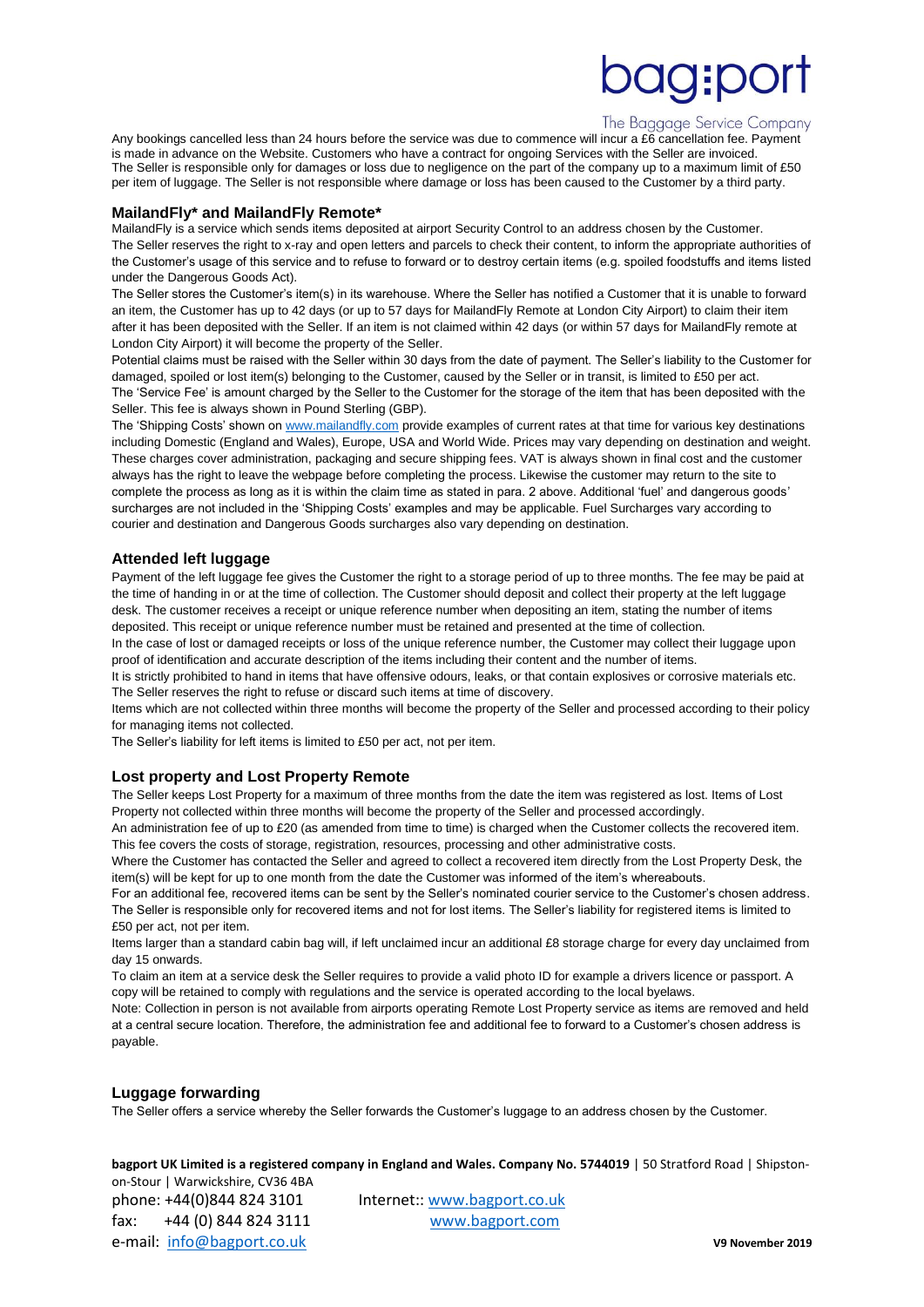The Baggage Service Company

**OQ:DC** 

The maximum weight for this service is 30kg per item.

The Seller reserves the right to X-ray and open letters and parcels to check their content, to inform the appropriate authorities of the Customer's usage of this service and to refuse to forward or to destroy certain items (e.g. spoiled foodstuffs and items listed under the Dangerous Goods Act).

The fee is paid when luggage is deposited at the service desk or, alternatively, the Customer can pay and claim their luggage later via Mailmyproperty.com. If luggage is not claimed and paid for within the five day period, an extra charge of £10 per item, per day (as amended from time to time) for storage will be incurred. Luggage will be stored for up to 42 days. Any luggage which remains unclaimed after 42 days becomes the property of the Seller.

Potential claims must be raised with the Seller within 30 days from the date of payment. The Seller's liability to the Customer for damaged, spoiled or lost item(s) belonging to the Customer, caused by the Seller or in transit, is limited to £50 per act.

# **MailmyProperty\***

The Seller offers a service whereby the Seller sends Customer items to an address chosen by the Customer. The maximum weight for this service is 30kg per item.

The Seller reserves the right to x-ray and open letters and parcels to check their content, to inform the appropriate authorities of the usage of this service and to refuse to forward or destroy certain items (e.g. spoiled foodstuffs and items listed under the Dangerous Goods Act).

Potential claims must be raised with the Seller within 30 days from the date of payment. The Seller's liability to the Customer for damaged, spoiled or lost item(s) belonging to the Customer, caused by the Seller or in transit, is limited to £50 per act. \**Customers have a choice of 3 options when using the MailandFly & MailmyProperty services:-*

1. Customers can arrange collection of the item(s) personally from the Seller's airport desk (with exception of Heathrow MailandFly and London City Airport Remote MailandFly and

other Remote Lost Property locations where the Seller does not have a desk or offices).

2. The item(s) can be sent by the Seller to the Customer via a third party courier nominated by the Seller.

3. The Customer can arrange for their own courier\*\* to collect, pack and deliver the item(s).

*\*\* For option 3 above, the Seller is not responsible for the item(s) once they are collected by a third party and where damage or loss has been caused by a third party, including where belongings are lost or damaged in transit. Any claim(s) must be taken up with the third party directly.* 

The 'Shipping Costs' shown on [www.mailmyproperty.com](http://www.mailmyproperty.com/) provide examples of current rates at that time for various key destinations including Domestic (England and Wales), Europe, USA and World Wide. Prices may vary depending on destination and weight.

These charges cover administration, packaging and secure shipping fees. VAT is always shown in final cost and the customer always has the right to leave the webpage before completing the process. Likewise the customer may return to the site to complete the process as long as it is within the claim relating to the service used (i.e. 90 days for Lost Proeprty). Additional 'fuel' and dangerous goods' surcharges are not included in the 'Shipping Costs' examples and may be applicable. Fuel Surcharges vary according to courier and destination and Dangerous Goods surcharges also vary depending on destination.

#### **14 WEBSITE PRIVACY POLICY**

Here at bagport we are committed to protecting your privacy when you are using our website www.bagport.co.uk ("Site") and/or purchasing goods or services from our Site ("Goods or Services") or when purchasing goods or services from [www.mailandfly.com](http://www.mailandfly.com/) an[d www.mailmyproperty.com](http://www.mailmyproperty.com/)

This Privacy Policy explains the following:

- what information we may collect about you;
- how we use the information we collect about you;
- whether we will share your details with anyone else;
- 
- how you can instruct us if you prefer to limit the use of that information; and
- the procedures that we have in place to safeguard your privacy.

# *If you do not agree with this Privacy Policy, you must not use this Site or submit any information to us.*  14.1 Information about us

bagport UK Limited ("**we**", "**our**", "**us**") is the data controller which means we are responsible for protecting your personal information. We are registered in England and Wales under company number 05744019. Our registered office is at 50, Stratford Road, Shipston-on- Stour, Warwickshire, CV36 4BA.

We will only use information about you in accordance with this Privacy Policy (as amended from time to time) or as otherwise permitted by law. By using our Site, or by submitting information to us, you signify your consent to the collection, use and sharing of your personal information. All of our 'Sites' are fully compliant with the new European GDPR regulations. If you have any requests or questions about how we use your personal information please contact us using the Contact Us section of our Website.

14.2 What information do we collect? We may collect and process the following data about you:

**bagport UK Limited is a registered company in England and Wales. Company No. 5744019 | 50 Stratford Road | Shipston**on-Stour | Warwickshire, CV36 4BA

phone: +44(0)844 824 3101 Internet:: [www.bagport.co.uk](http://www.bagport.co.uk/) fax: +44 (0) 844 824 3111 [www.bagport.com](http://www.bagport.com/)  e-mail: [info@bagport.co.uk](mailto:info@bagport.co.uk) **V9 November 2019**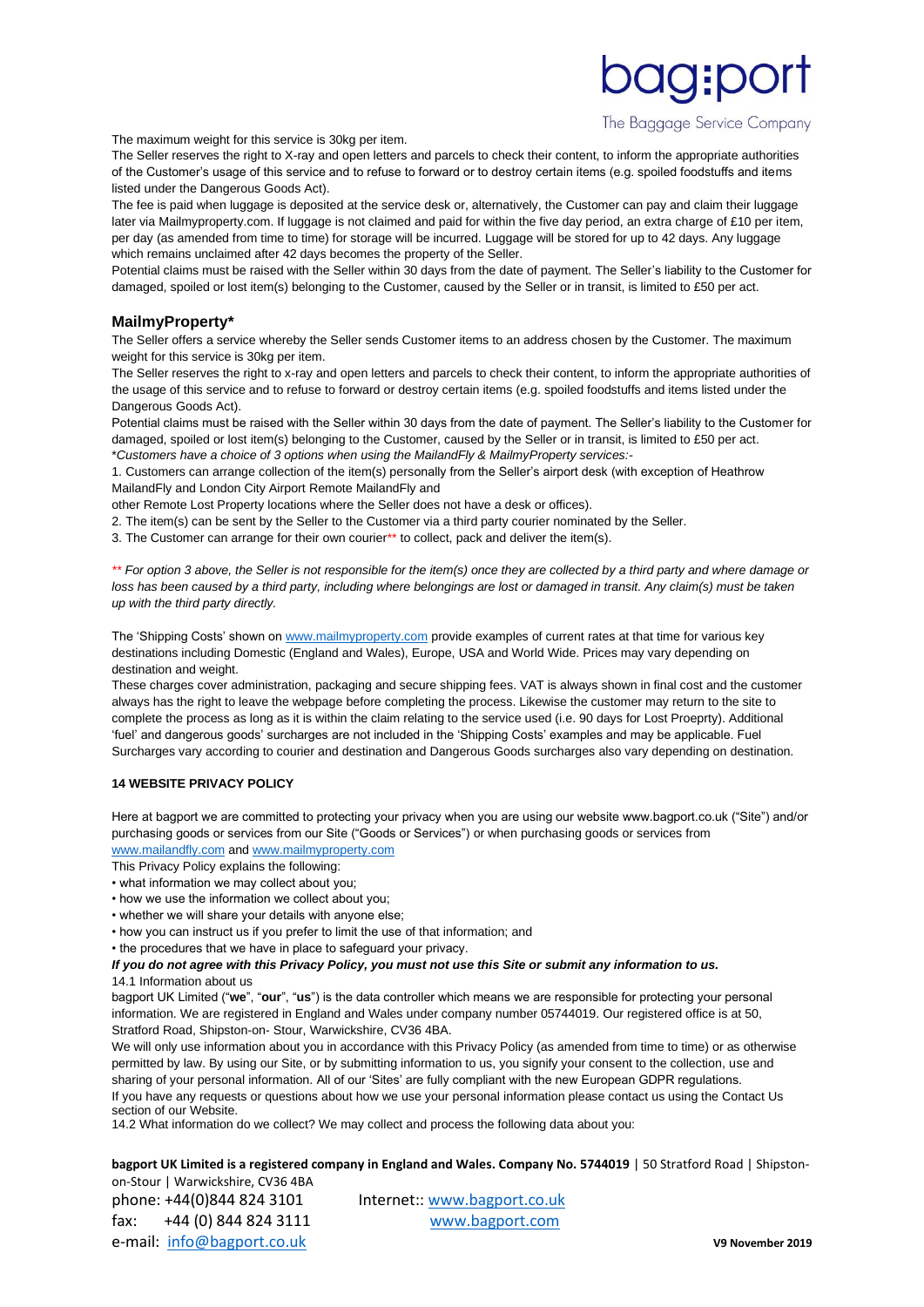# **IQ:DO**

#### The Baggage Service Company

● Information that you provide by filling in forms on our Site. This includes information provided at the time of ordering one of our services, posting material on the Site or requesting Goods or Services.

● If you contact us, we may keep a record of that correspondence.

● We may also ask you to complete surveys that we use for research purposes, although you do not have to respond to them. ● Details of transactions you carry out through our Site and of the fulfilment of your orders.

● Details of your visits to and usage of our Site including, but not limited to, traffic data, location data, weblogs and other communication data, whether this is required for our own billing purposes or otherwise and the resources that you access. When booking services, you may be asked to provide us with personal information such as your name, billing address and delivery address details, your email address, and telephone number. We may also require your credit/debit card details, when you are placing an order.

14.3 IP Addresses

We may collect information about your computer, including where available your IP address, operating system and browser type, for system administration and to report aggregate information to our advertisers. This is statistical data about our users' browsing actions and patterns, and does not identify any individual. 14.4 How do we use your information?

We use your information for the following purposes:

• To serve Site content to you.

• To handle orders, deliver Goods or Services, process payments and refunds and provide statements.

• To communicate with you about your orders.

• To update our records and generally maintain your account with us.

• For our statistical or survey purposes to improve our Site and our services to you.

• To prevent or detect fraud or abuses of our Site and enable third parties to carry out technical, logistical or other functions on our behalf.

• To contact you by email, post, or telephone, to ask you for feedback and comments on our services.

• To notify you by email of our Goods or Services, promotions, and special offers that may be of interest to you, unless you ask us not to.

If you stop using our Site, we may continue to use and disclose your personal information in accordance with this Privacy Policy and as permitted by law.

If you wish us to stop contacting you with information in connection with the Site, or our Goods and Services, please send us an email using the contact details in the Contact Us section of our Website.

14.5 Who might we disclose your information to?

We may disclose your information to members of our group, our employees, our subsidiaries, affiliated companies and any successors in title to our business, for the purposes listed above.

We will not disclose your information to any other third party except under the following limited circumstances:

• We may disclose your personal information to carefully selected service providers and agents who operate elements of our Site and process data on our behalf. These may include businesses who provide technology services such as hosting for our servers and email distribution and business partners who provide delivery fulfilment services.

• We may also use aggregate information and statistics for the purposes of monitoring Site usage in order to help us develop the Site and our services and may provide such aggregate information to third parties. These statistics will not include information that can be used to identify any individual.

• In assessing your request for Goods or Services, we may use your information for the purposes of the prevention and detection of fraud.

• We may also share your information with auditors or contractors or other advisers auditing, assisting with or advising on any of our business purposes.

We do not hold your credit card details. Financial transactions take place directly and securely with our payment handling provider.

If you believe your details are incorrect you can amend your details by contacting using the contact details in the Contact Us section of our Site.

14.6 Cookies

A cookie is a small piece of information sent by a web server to a web browser, which enables the Site to collect information about your browsing patterns. This then allows us to tailor the Site to your interests. They are widely used in order to make websites work as well as to provide business and marketing information to the owners of the site.

http://www.allaboutcookies.org is a good site to visit if you want to find out more about the use of cookies.

14.6.1 How do we use cookies?

We use cookies on the Site for the following purposes:

Technical reasons, for example to balance website traffic to ensure that you receive a consistent and reliable service.

 $\Box$  To enhance the ease of use of the Site users, for example remembering your preferences or login details.

□ Gathering statistics on how users access and use the Site.

Marketing, for example, to allow advertisers to display appropriate advertising and track its effectiveness. You can opt-out of receiving any

marketing communications by contacting us using the contact details in the Contact Us section of our Site.

**14.6.2** Can you turn off these cookies?

You can change your browser settings to turn off cookies. However, if you do change your settings and block certain cookies, this means that certain personalised features cannot be provided to you and you may not be able to have the full advantages of the Site's features.

14.7 Protecting your information

**bagport UK Limited is a registered company in England and Wales. Company No. 5744019 | 50 Stratford Road | Shipston**on-Stour | Warwickshire, CV36 4BA